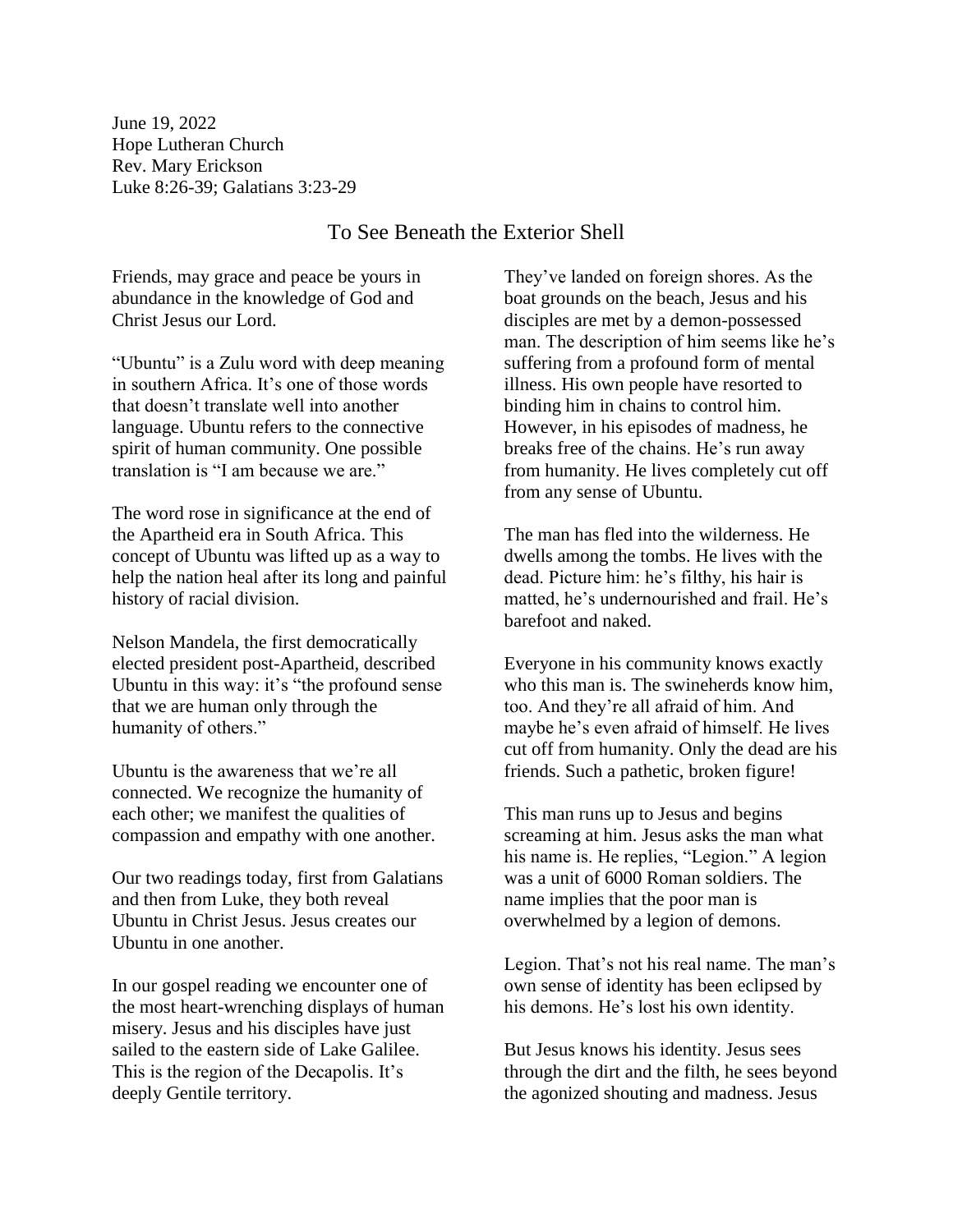sees him, the man, the SOUL. He sees him for who he really is, beyond all his torment and isolation and loss of human dignity. Jesus – sees – him.

This man is not lost. He's been found. This man is not beyond salvation. His savior has come across the lake, into deeply foreign territory, into the grave yard to find him and heal him. Jesus is here to return this poor, tragic soul to human community, to ubuntu.

Jesus casts out all that is tormenting this man. He drives it out. The powerful chaos of negative energy leaves the man and enters a nearby herd of pigs. The pigs are riled up and they stampede over the cliff and into the sea.

The swineherds are astonished and terrified by what they've seen. They high tail it into town to tell people what's happened. Now the whole town comes out to see this terrible thing. And there they find the man they've long feared. But now he's fully clothed. The demons have left him. He's sane, he's sitting beside Jesus.

They find this more terrifying than when the man was out of his mind. WHO IS THIS, who is more powerful than this man's demons? Who has command over the force of evil? They ask Jesus to leave.

He does leave, but the man he healed, the one who was so helplessly cut off from humanity. He's restored into Ubuntu. He returns to his HOME. He returns to the community of his people.

Jesus saw beneath the outward manifestation of this tortured man's exterior. He saw beyond it, he saw the human soul that he truly was. St. Paul encourages us to do the same with one another.

It's very easy for us to pigeonhole one another – and ourselves – into categories. Like the demon-possessed man, we can lose our identity because we think of ourselves in terms of the legion categories we dwell in. These multiple categories inflate in prominence; they eclipse our own internal sense of self. And we start to define ourselves in terms of them. No longer am I Mary Louise, who was baptized many years ago in the name of the Father and the Son and the Holy Spirit.

I think of myself more in terms of the legion ways I've been externally identified: Female, Caucasian, 62 years old, heterosexual, middle class, college educated, American, pastor, wife. The list can go on.

All of these things are part of the mosaic of characteristics that have coalesced around me. Some of them I have shaped and chosen, but many others are beyond my control. It's simply who and where I was born. Some of these "givens" have afforded me with privilege and safety: I'm white, I'm middle class, I'm a citizen of the United States. But other factors work against my place in the world: my gender, my increasing age.

How am I seen in the world? How are you seen? How do we see one another? These are matters of Ubuntu.

This is what Paul was getting at when he wrote to the Galatians. As a community, their sense of Ubuntu was being split apart. They viewed one another in terms of their exterior shells. Who was born a Gentile, who was born a Jew? Who was a slave, who was free? Who was male, who was female?

These were their Legion. These were the ways they had come to identify themselves and one another. Paul tells them this is not